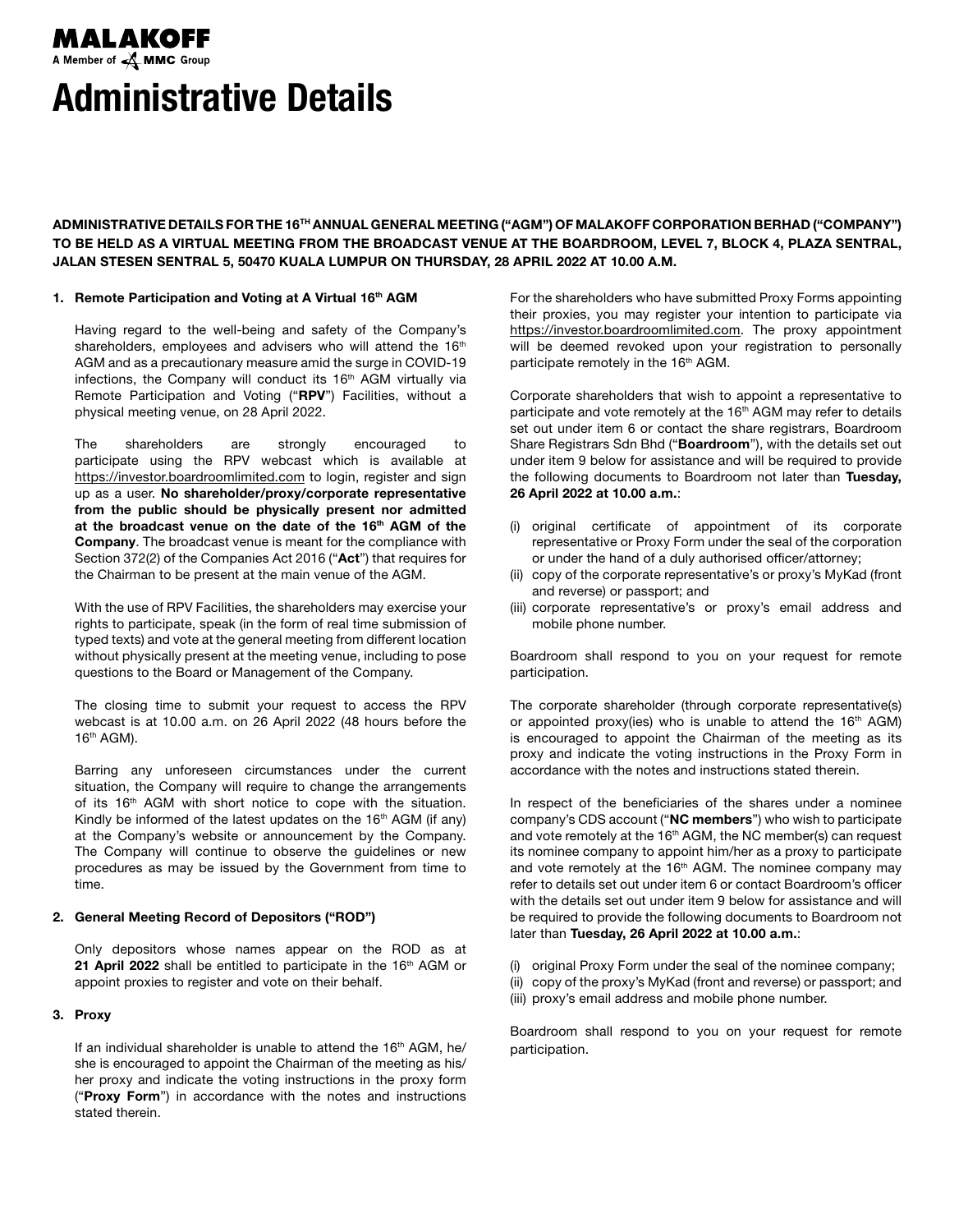## 4. Shareholders' Right to Speak

The shareholders may use the query box facility on the RPV webcast to transmit your question to the Chairman/Board. The Chairman/Board will try to address and answer the relevant questions during the Questions and Answers session.

## 5. Poll Voting

The voting at the 16<sup>th</sup> AGM will be conducted by way of poll in accordance with Paragraph 8.29A of the Main Market Listing Requirements of Bursa Malaysia Securities Berhad.

The Company's share registrars/poll administrator, Boardroom, will assist to conduct the poll by way of electronic voting and the independent scrutineers will verify and validate the poll results. Upon the completion of the voting session for the 16<sup>th</sup> AGM, the scrutineers will verify the poll results followed by the Chairman's announcement whether the resolutions are duly passed.

## 6. RPV Facilities

Please note that this option is available to (i) individual shareholders; (ii) corporate shareholders; (iii) Authorised Nominee; and (iv) Exempt Authorised Nominee.

If you choose to participate in the meeting online, you will be able to view live webcast of the meeting, submit questions to the Chairman and submit your votes in real time whilst the meeting is in progress.

Kindy follow the steps below on how to request for login ID and password.

# Step 1 – Register Online with Boardroom Smart Investor Portal (for first time registration only)

*[Note: If you have already signed up with Boardroom Smart Investor Portal, you are not required to register again. You may proceed to Step 2. Submit request for Remote Participation user ID and password]*

- a. Access website https://investor.boardroomlimited.com
- b. Click << Register> to sign up as a user.
- c. Complete registration and upload softcopy of MyKad (front and back) or Passport in JPEG/PNG/PDF format
- d. Please enter a valid email address and wait for Boardroom's email verification.
- e. Click on Verify E-mail Address from the email received to proceed with the registration.
- f. Your registration will be verified and approved within one business day and an email notification will be provided.

# Step 2 – Submit Request for Remote Participation User ID and Password

*[Note: The registration for remote access will be opened on 29 March 2022]*

#### Individual Shareholders

- Login to https://investor.boardroomlimited.com using your login credentials created with Boardroom Smart Investor Portal from Step 1.
- Select "MALAKOFF CORPORATION BERHAD 16TH ANNUAL GENERAL MEETING" from the list of Corporate Meetings and click "Enter".
- Click on "Register for RPEV"
- Read and agree to the Terms & Conditions and confirm the Declaration.
- Enter your CDS account number and number of securities held.

### Appointment of Proxy – Individual Shareholders

- Log in to https://investor.boardroomlimited.com using your login credentials created with Boardroom Smart Investor Portal from Step 1.
- Select "MALAKOFF CORPORATION BERHAD 16TH ANNUAL GENERAL MEETING from the list of Corporate Meetings and click "Enter".
- Click on "Submit eProxy Form".
- Read and accept the General Terms and Conditions by clicking "Next"
- Enter your CDS Account Number and number of securities held. Select your proxy – either the Chairman of the meeting or individual named proxy(ies) and enter the required particulars of your proxy(ies).
- Indicate your voting instructions FOR or AGAINST or ABSTAIN. If you wish to have your proxy(ies) to act upon his/ her discretion, please indicate DISCRETIONARY.
- Review and confirm your proxy appointment.
- Click "Apply".
- Download or print the eProxy form as acknowledgement.

# Corporate Shareholders, Authorised Nominee and Exempt Authorised Nominee

- Write in to bsr.helpdesk@boardroomlimited.com by providing the name of Member, CDS Account Number accompanied with the Certificate of Appointment of Corporate Representative or Proxy Form (as the case may be) to submit the request.
- Please provide a copy of corporate representative's MyKad/ Identification Card (front and back) or Passport in JPEG/PNG/ PDF format as well as his/her email address.
- a. You will receive a notification from Boardroom that your request has been received and is being verified.
- b. Upon system verification against the AGM's Record of Depositories, you will receive an email from Boardroom either approving or rejecting your registration for remote participation.
- c. You will also receive your remote access user ID and password along with the email from Boardroom if your registration is approved.
- d. Please note that the closing time to submit your request is at 10.00 am on 26 April 2022 (48 hours before the  $16<sup>th</sup>$  AGM).